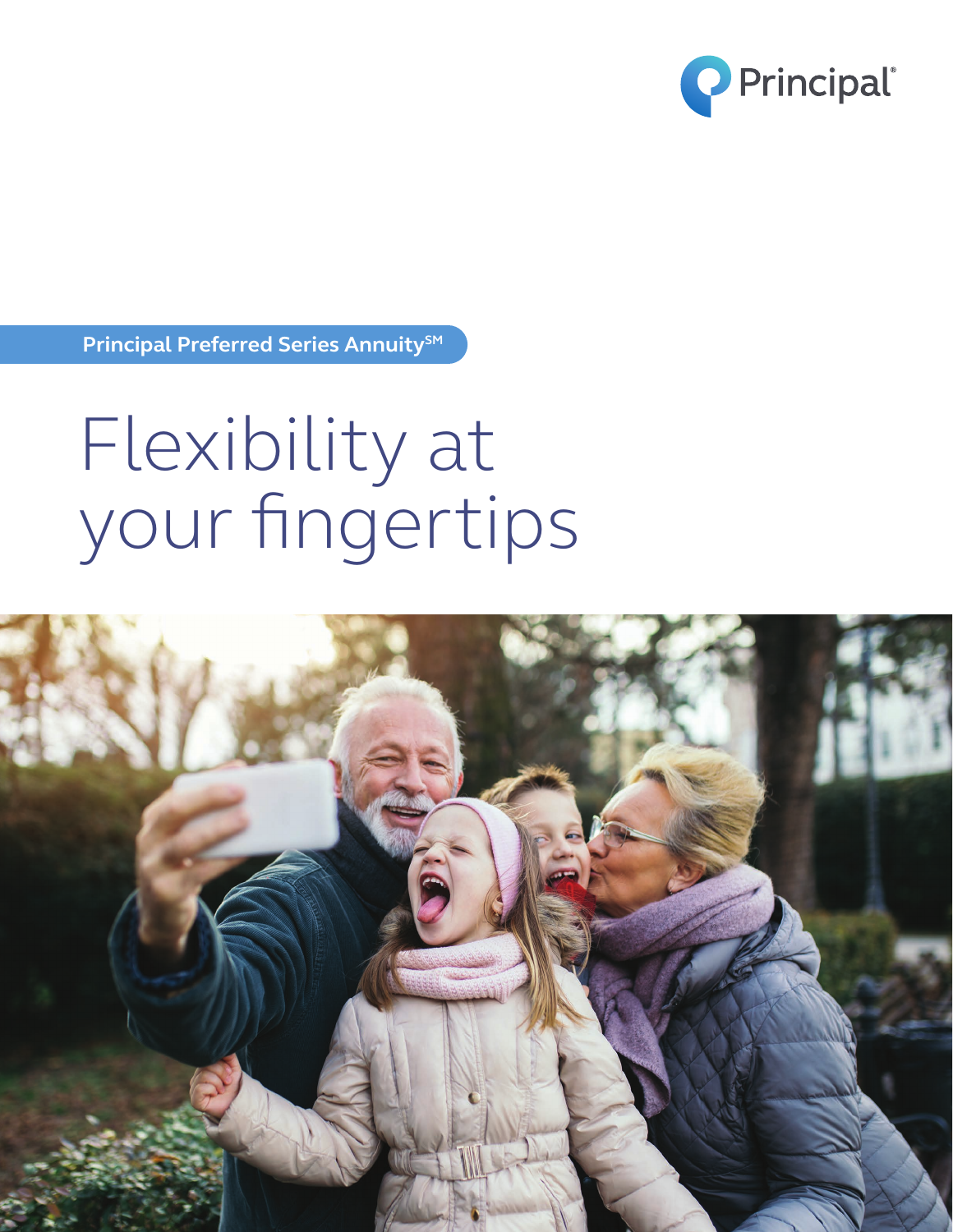Life doesn't always go as planned. **That's why you need a little flexibility when it comes to saving for your future.** 

# Why a fixed annuity may work for you

Whether you're in or near retirement, Principal<sup>®</sup> Preferred Series Annuity can help you prepare for the life you want. It's a long-term retirement savings vehicle that delivers guaranteed income you can count on.1

You benefit from tax-deferred savings while also giving yourself protection from fluctuating markets. And if something should happen to you, rest assured the income continues for your spouse.

# It's simpler than you think

**Purchase the annuity (with no up-front or annual sales charges)**



**Make optional additional payments (during the first year)**

**Automatically renew or start receiving payments**

Once you purchase the annuity, you'll earn interest on the accumulated value. Your money will be locked into the contract for the amount of time (guarantee period) you select.

During the last 30 days of the guarantee period, you can renew the contract with no hassle or withdraw your money without penalty.<sup>2</sup> If you want to keep the contract but set a new guarantee period, no problem. You've got the flexibility to make the change.

 $1$  Guarantees are based on the claims-paying ability of Principal Life Insurance Company.

<sup>2</sup> 30-day feature not available in Florida. Florida contracts will renew into one-year guarantee period at the end of the initial guarantee period. Surrender charges won't restart.

#### Not FDIC or NCUA Insured

May lose value • Not a deposit • No bank or credit union guarantee Not insured by any federal government agency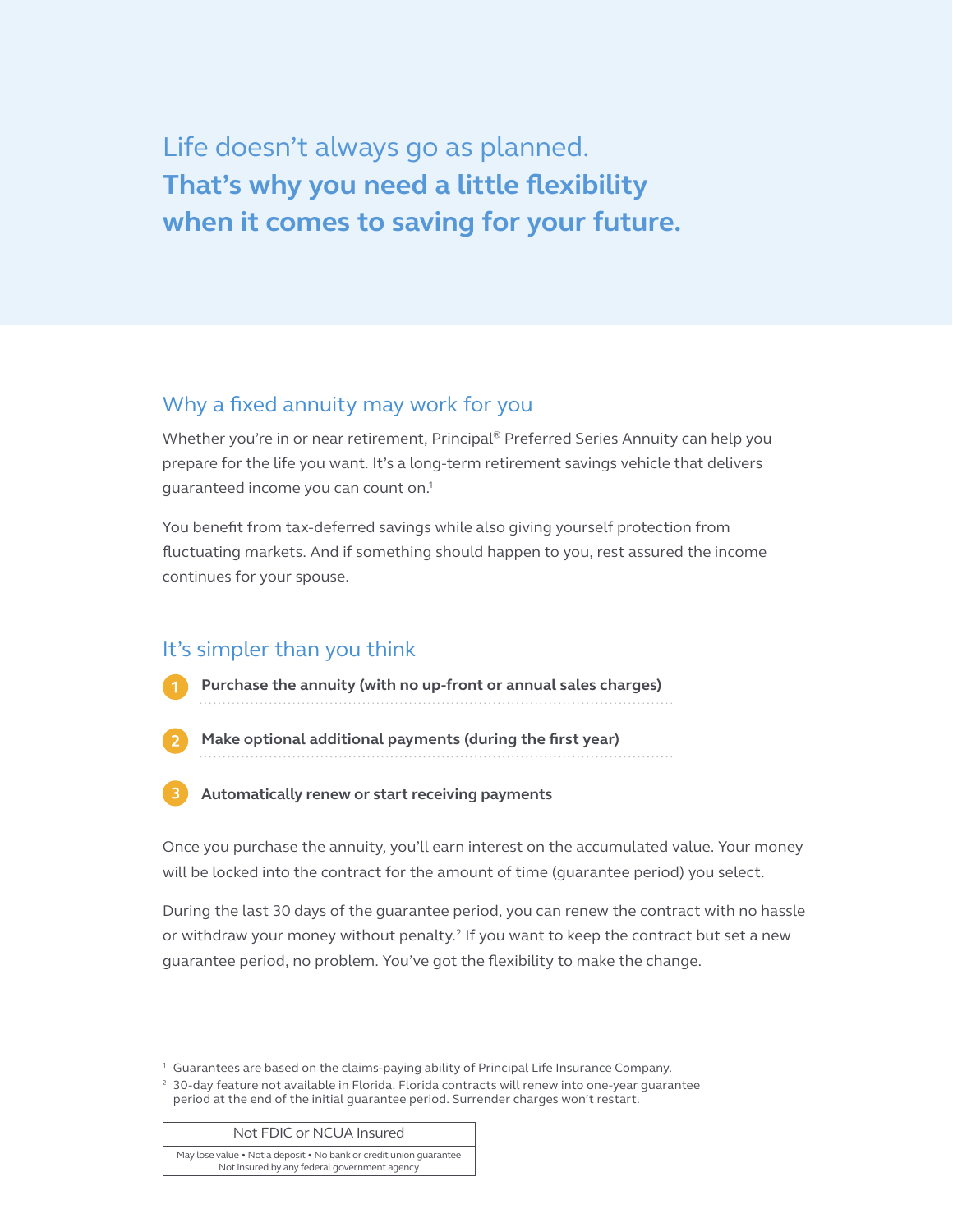### Your annuity on your terms

Choose how your money grows up front. And select from a variety of features.

#### **Rate versus guarantee**

What's more important to you: receiving a higher interest rate or a guaranteed return of your premium? With Principal Preferred Series Annuity, you can choose between those options, based on your financial needs.

#### **First year premium payments**

Make additional payments in the first year.

#### **Options for annuity benefits**

Choose from a full range of life, joint life and fixed period income options when you're ready.

# More features at no additional cost



• Each contract year, you can withdraw a portion of your accumulated value — up to 15% of the beginning of the contract year's accumulated value or required minimum distribution (whichever is higher)

**Flexible access to your money**

- Schedule partial withdrawals annually, semiannually, quarterly or monthly with our Flexible Withdrawal Option
- Withdraw any amount up to your free surrender amount

**Waiver of surrender charges**

- Get emergency access to your money one year after your contract's effective date if:
- You're diagnosed as terminally ill (with a life expectancy less than 12 months)
- You become totally or partially disabled and are unable to engage in occupation for pay or profit
- You enter a medical care facility and are confined there for 60 consecutive days